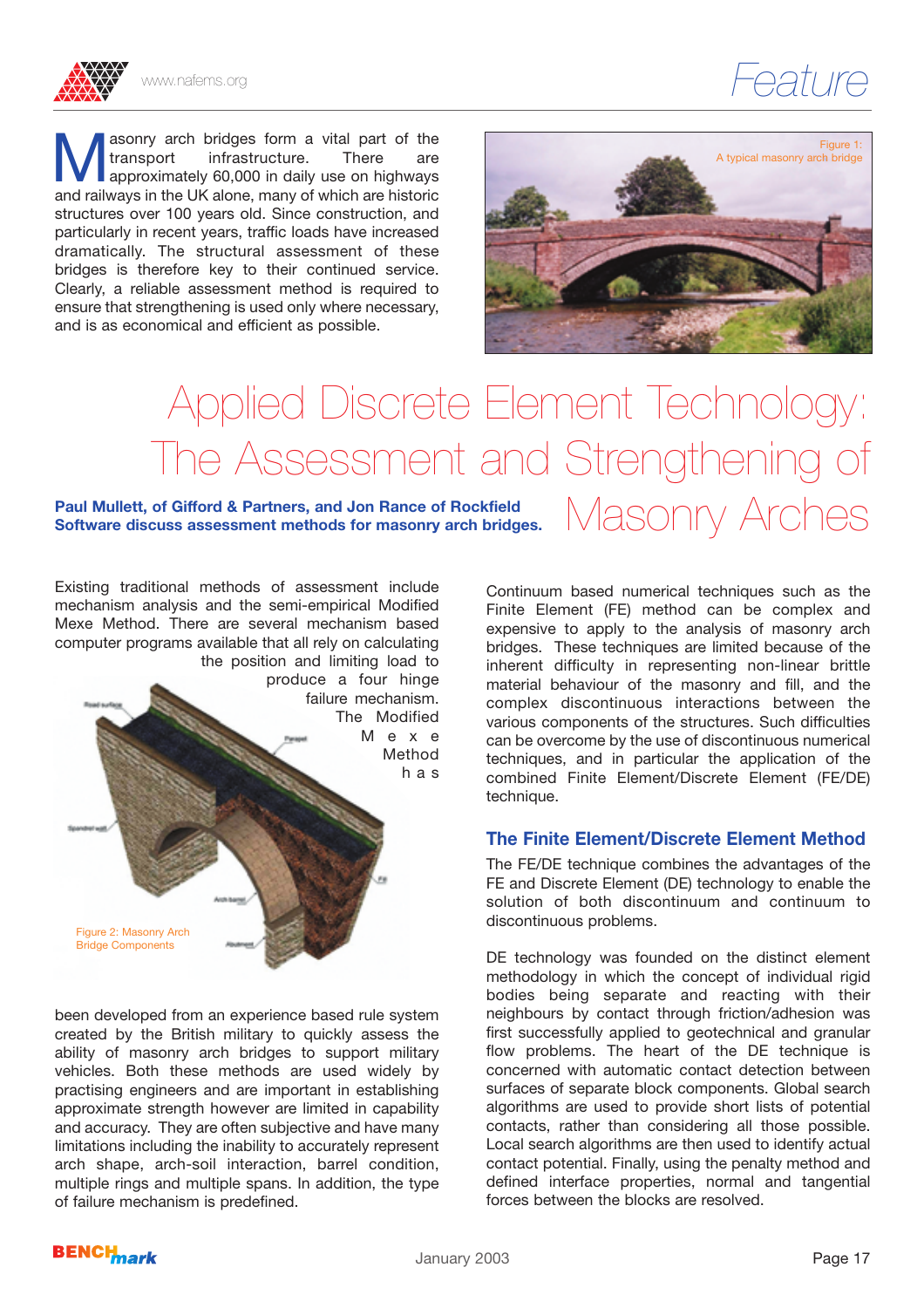## *Feature* www.nafems.org

By combining FE and DE technology the homogeneous material within each discrete body may be modelled, facilitating elastic and non-linear material behaviour. During the deformation of the bodies, failure criterion can be applied to detect if the stress/strain state reaches defined limits at which point fracturing may occur. When these thresholds are exceeded the FE/DE technique allows for the discrete bodies to fracture. The fracture paths are computed and not predefined as in other techniques.

Gifford have developed the application of the FE/DE technique, available in the explicit dynamic version of ELFEN (Rockfield Software Limited), for the analysis of masonry arches. The explicit solvers (solution of transient dynamic problems by central difference explicit time integration) are intrinsically dynamic and are well suited to the analysis of structures with discontinuous behaviour such as masonry. In general, fracturing techniques are not used for the analysis of masonry arches, with mortar joint discontinuities represented by predefined discrete element components. With this approach it is possible to accurately represent arch shape, arch-soil interaction, barrel condition, multiple rings and multiple spans, without having to predefine the type of failure mechanism.

#### **Verification and Testing**

The application of non-linear FE or FE/DE requires careful validation for each class of problem. In addition, the modelling methodology and the assumptions made in the analysis require confirmation against the actual problem under consideration. A stringent verification and testing programme has therefore been carried out to confirm the reliability and accuracy of predicted results. Full-scale tests have therefore been completed at the Transport Research Laboratory (TRL), and on real bridges.

The laboratory tests at the TRL (see Figure 4) were carried out on a purpose built brick masonry arch. The



Figure 3. Individual masonry blocks represented using Discrete Elements



Figure 4. Full-scale masonry arch tests at the TRL

arch was constructed with a span of 5.0m, a rise at midspan of 1.25m and a width of 2.0m. Loading was applied by means of a hydraulic jack positioned on a beam so that a nominal line load was applied across the top of the bridge at the quarter point - usually the weakest location.

A 2D plane strain DE model of the arch was developed using ELFEN including the arch barrel, fill, abutments and loading beam (see Figure 5). The arch barrel was modelled with discrete elements representing the individual masonry components, each block having the ability to deform and crush. The fill was represented as a continuum using a limiting tension Rankine material model and the abutments modelled elastically.

Apart from the elastic material properties, material data

was also required for the crushing strength of the masonry and the tension cut-off stress for the fill.<br>Mohr-Columb friction Mohr-Columb properties were also essential for the mortar interfaces. Such material and interface properties were easily available from material tests or relevant codes of practice.



Figure 5. DE analysis of the test arch *continued on page 23*

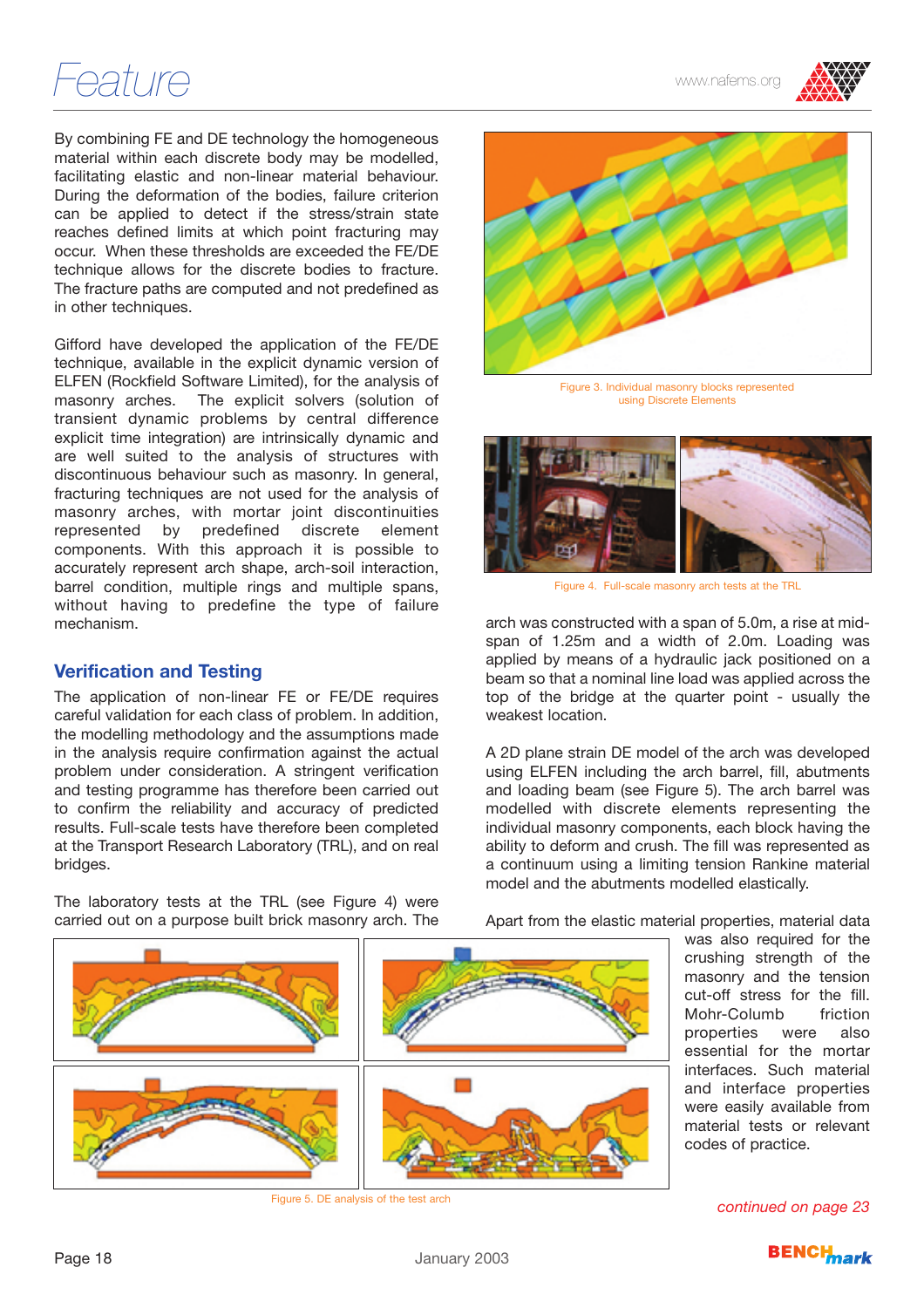



#### *continued from page 18*



Figure 6 shows an example of load deflection characteristics and compares the test arch with analysis predictions. The predicted response demonstrates excellent correlation with the actual test results. The test arch failed at a total load of 20 tonnes compared to a calculated failure load of 21.5 tonnes.

Further verification work against other full-scale arch tests, often involving redundant bridges, also demonstrated similar acceptable accuracy when considered in relation to the levels of variability in construction and materials. Results therefore demonstrated that the FE/DE technique can reliably predict the ultimate strength and displacement characteristics of masonry arches.

#### **Assessment**

The FE/DE technique and the use of ELFEN has been efficiently integrated into an assessment process for masonry arch bridges. Using axle arrangements, partial load factors and material properties in accordance with the Highways Agency "The Assessment of Highway Bridges and Structures" BD 21/01, vehicles can be simulated effectively traversing across the arch bridge structures.

Again, the material properties required are generally relatively easy to determine, and can either be obtained



Figure 7: The assessment of a multi-span structure Figure 8: Retrofitted stainless steel reinforcement

from relevant codes of practice or from site investigations. Additional software written internally also facilitates quick and efficient arch model construction from actual survey data.

The analysis can take into account many factors that are inherently difficult to represent with other methods including unusual arch shapes, poor barrel condition, defects, multi-ring barrels and multi-span arches (as shown in Figure 7). In this way, failure modes can be accurately predicted for any arch arrangement. Often additional "hidden" strength can be identified, and bridges otherwise targeted for strengthening or replacement can be demonstrated to be adequate.

#### **Strengthening**

Combining the FE/DE technology of Rockfield Software, engineering expertise of Gifford, anchor manufacturing of Cintec International and specialist drilling contractors, a novel method of strengthening masonry arches has been developed. The method involves the insertion of retrofitted stainless steel reinforcement tangential to the arch intrados, by drilling accurately through the road surface. This method of reinforcement provides the arch barrel with bending capacity and thereby delays the formation of plastic hinges at the critical locations.

In further full-scale tests carried out at the TRL the strengthening method was demonstrated to increase the ultimate strength of the arch significantly. The FE/DE technique can be applied in the same way as for the arch assessments, to determine the strength deficiency and to design the required amount of reinforcement.

The only additional feature required in the analysis was the incorporation of grout-bonded reinforcement. This is represented by mesh independent elasto-plastic line elements. The elements are connected to the masonry mesh internally with Multi-Point Constraint equations, and shear coupling elements with a prescribed stressstrain relation whose parameters relate to the bond failure determined from anchor pull-out tests. Once again, the application of the FE/DE technique was verified against the full-scale tests.



### **BENCH**<br> *RENCH*<br> *Rark*